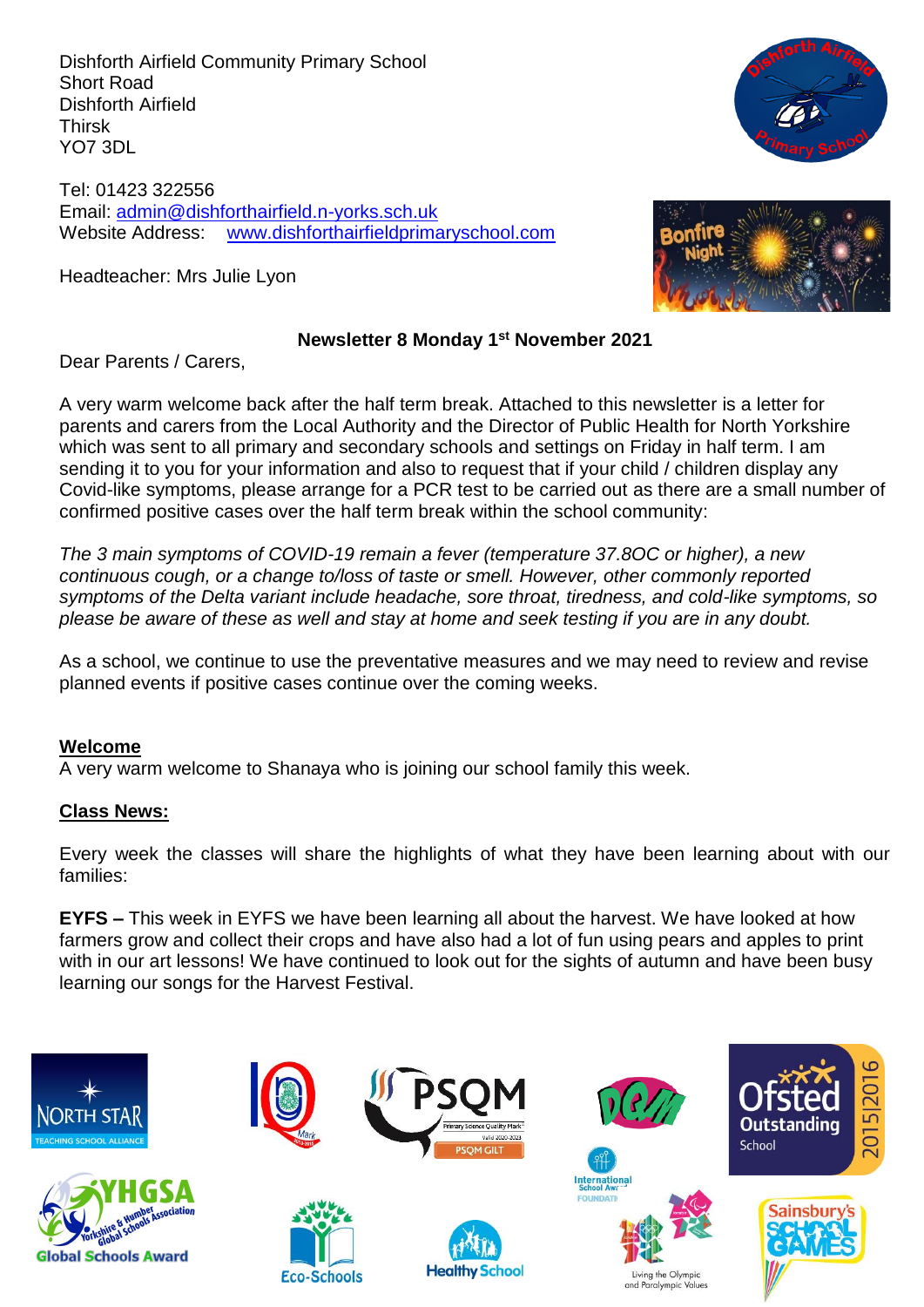**Year 1 and 2 –** This week the children have been retelling the story of The Bear and the Piano - we have been developing our acting skills and trying hard to project our voices. In Maths we have been working hard solving addition and subtraction problems - using a variety of apparatus to help us! We have also been learning about the symbols linked to Christianity and why they are important.

**Year 3 and 4 –** This week, year 3/4 have enjoyed their final forest school session of the half term where they used their orienteering skills. We had lots of fun exploring the school grounds whilst we did this! We have also enjoyed researching the Egyptian Goddess of Cats and have written some wonderful reports about her!

**Year 5 and 6 –** This week we prepared, made and ate a three-course meal as part of our DT topic. We designed a meal and researched the recipes. On Tuesday, we followed the recipes and produced nachos, fajitas and chocolate krispies cakes. We learnt some valuable skills and got to try our creations! It was delicious!

# **Promotional School Dinners**

**Bonfire Night – Friday 5th November**

Sloppy Joe Style Sausages in a Bun Or Bonfire Bean & Cheese Pie With Crusty Bread

> Potato Wedges Sweetcorn and Peas

Chocolate & Vanilla Swirls With an Apple Wedge

**Ashes Cricket Meal – Wednesday 1st December**

Chicken and Vegetable Pie Or Macaroni Cheese **With** Creamy mashed potato and a medley of vegetables

Fruit Flapjack



and Paralympic Values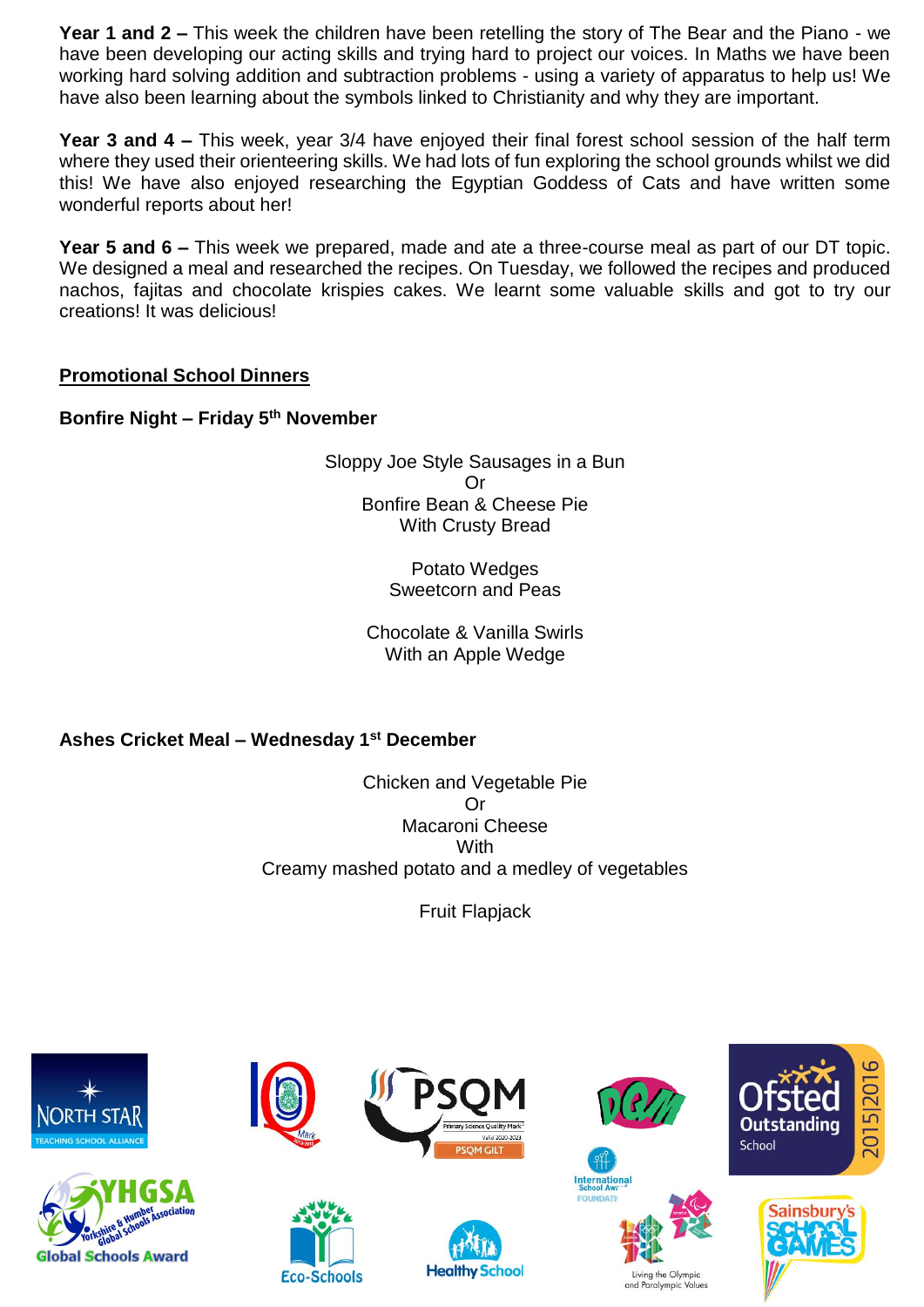## **Clubs**

Class clubs resume this week and finish on Friday 26<sup>th</sup> November.

There will be no mindfulness club or drama club on **Wednesday 10th November** due to staff training.

# **Poppy Appeal**

We are selling items for the Poppy Appeal again this year. Last year the school was very successful and gave one of the highest donations in the local area.

Alongside the traditional poppy there are snap band rulers, reflectors, zip pulls and wristbands. Suggested donations are 50p for a zip pull, 50p for a reflector, £1 for a wristband and £1.50 for a snap band.

Please come to the school office before or after school if you would like to donate to the Poppy Appeal.

# **Poppy Run**

Maddy in year 4 is taking part in the Poppy Run again this year to raise money for the Royal British Legion. This year she will be completing 12.5km. If you would like to sponsor Maddy please follow the link below:

<https://mypoppyrun.britishlegion.org.uk/fundraising/MyPoppyRun2021-MaddisonCane>

## **Forest Schools – Year 5 and 6 children**

From today, Year 5 and 6 children will be taking part in Forest Schools every Monday morning. Forest School is an inspiring process which is a specialised approach that aims to develop confidence and self-esteem through hands-on learning outside.

Please can children bring into school a waterproof coat, tracksuit bottoms and trainers / wellies – something that you don't mind getting wet and dirty!!



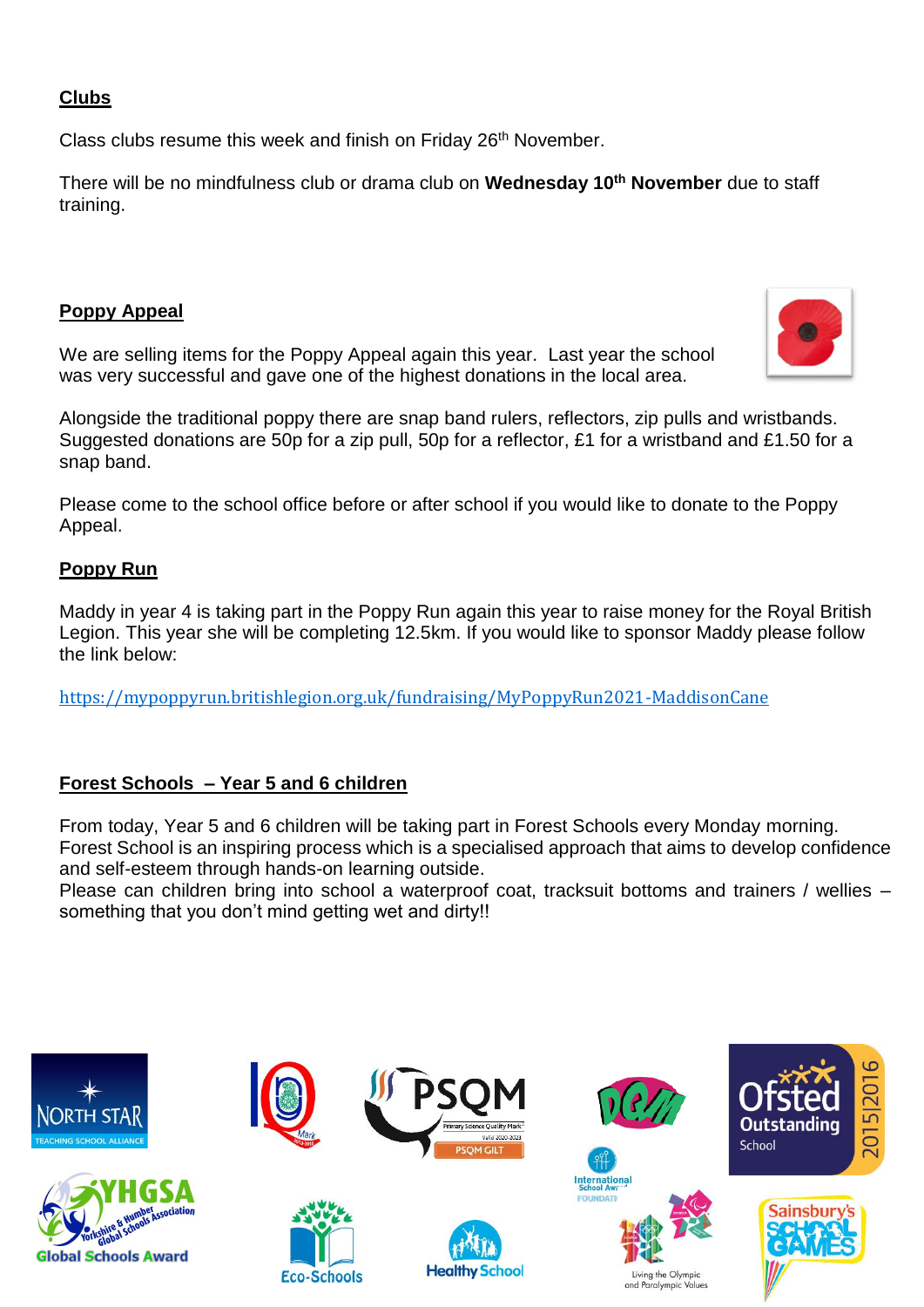# **Billy Bob Buttons – author visit 10th November**

The award-winning, bestselling children's author, Billy Bob Buttons, will be visiting this school on the AFTERNOON of Wednesday 10<sup>th</sup> November.

He is the author of sixteen very popular children's books including Felicity Brady and the Wizard's Bookshop, the bestselling Muffin Monster, Tiffany Sparrow Spook Slayer, The Cool Kids Book Prize winner, WIDE AWAKE, and the UK People's Book Prize winner and bestseller, I think I Murdered Miss. Last year, this book sold over 40,000 in the UK alone and won the 2014 UK People's Book Prize.

Every year, he meets with approx. 50,000 primary school children to deliver his popular literacy workshops. Throughout the afternoon, he will be delivering the workshops to KS1 and KS2 children focusing on Planning a Story, Adventure Writing and Characters.

There will also be an opportunity for your child to meet Mr. Buttons and buy a signed and dedicated book. Attached to this letter is a price list plus lots of information on the different books they can pick from. If you wish your child to buy a signed book, simply put the money (the author will have change with him) in an envelope (with your child's name and class written on the front) and hand it to the school office / class teacher as soon as possible.

Mr. Buttons will be doing the book signing at the end of the school day, so if parents wish to meet him and help their child pick a book, they can do so then.

### **Advance notice – no after school Dandelions on 10 th November 2021**

There will be no after school Dandelions childcare on Wednesday 10<sup>th</sup> November 2021 due to staff training.

## **Online Safety Newsletter – November**

Attached to this newsletter is the November edition of the online safety newsletter. This contains advice, guidance and information for families in keeping children safe online.

## **School Dinners November**

The price for dinner is £2.75 per meal (£13.75 per week). The cost for the month of November is £60.50. Please ensure your Parent Pay account is up to date. It is possible to put credit onto the account to help with budgeting for the month!

# **Children in Need – Friday 19 th November**



We will be supporting Children in Need day on Friday 19<sup>th</sup> November, so if you 'spot' any of the fundraising items on sale and want to buy in advance please feel free to do so. Children will get a chance to wear/use them on the day in school as we are holding a non-uniform day and ask that children bring in £1 donation.







**Eco-Schools** 









Living the Olympic and Paralympic



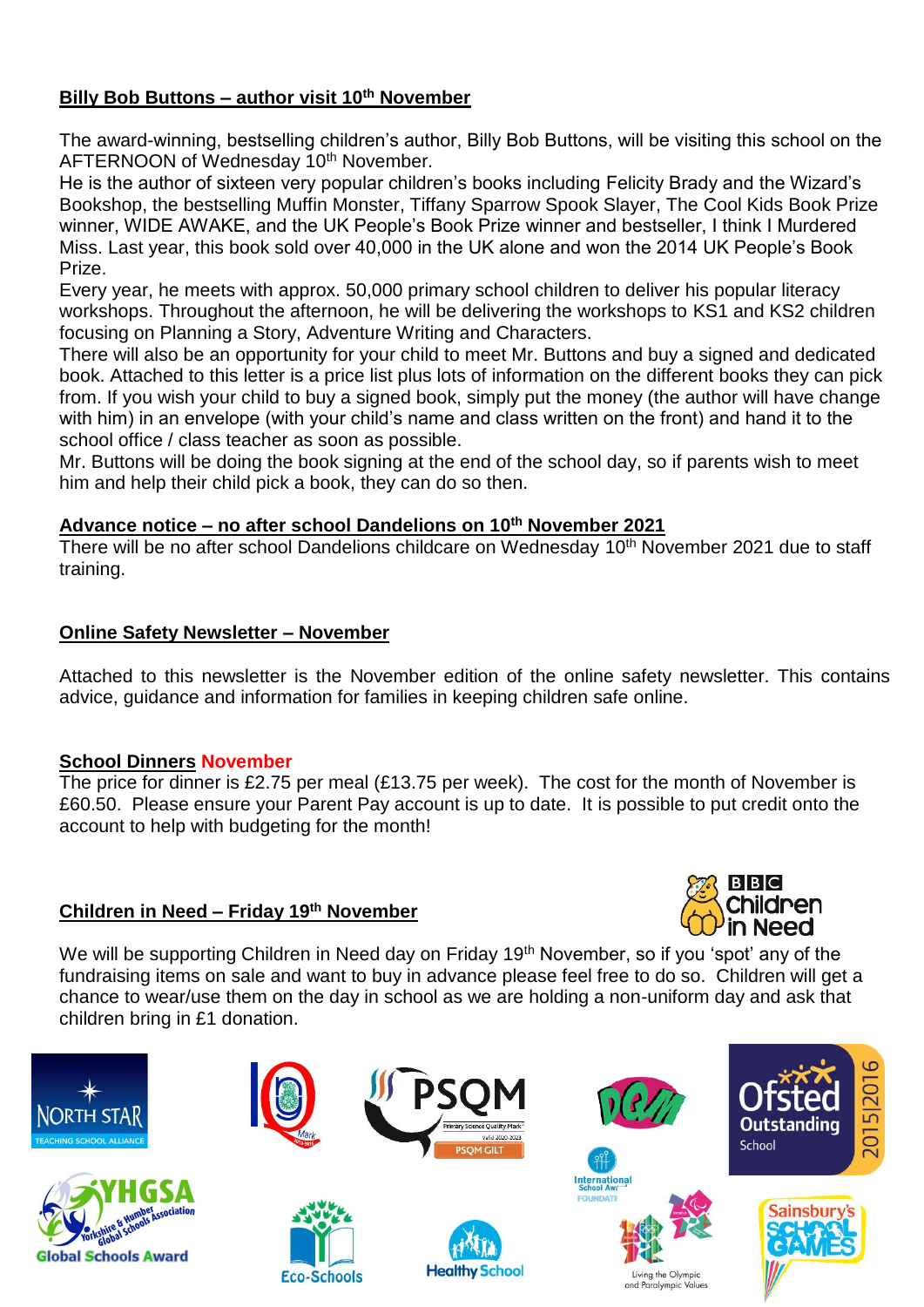## **Applying for a School Place for September 2022 – Moving from Nursery to Reception**

If your child was born between 1 September 2017 and 31 August 2018 they are due to start school in 2021-22. Th[e primary school application](https://www.northyorks.gov.uk/applying-place-primary-school) round is now open and **the deadline to apply is 15th January 2022**.

## **Makaton sign of the week**

We have a growing number of children in school who are using Makaton to support their communication. During assemblies, we are continuing on developing some basic signs.

This week's sign is the letter W.

Here is a link to the Makaton site.<https://wetalkmakaton.org/>

# **AWARDS**

## **Celebration Assembly**

On Friday, we have our Celebration Assembly. This week the following children were given our weekly awards;

# **Celebration Cup**

The cup this week goes to someone who is an all-round super star! This person is a wonderful friend and always shows kindness and compassion. They have a wonderful sense of humour and they are a pleasure to have in our class.

This person works incredibly hard in all subjects and always shows resilience and determination.

Keep up the great work!

Congratulations and well done to …

Eliora!





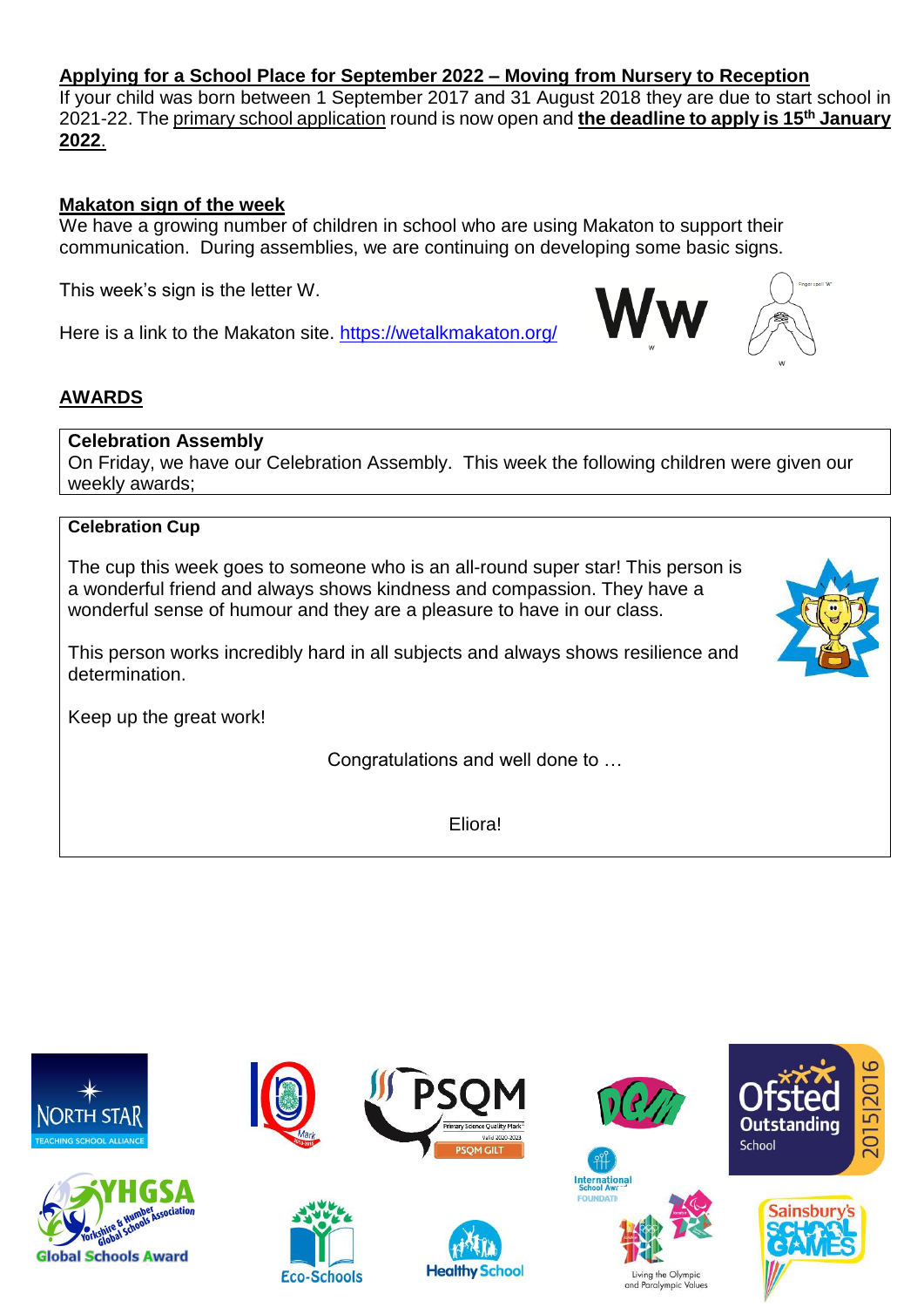### **Ribbons**



**EYFS** - The ribbon in EYFS this week goes to someone who has been working very hard to become an excellent mathematician. He has a great attitude to his learning and always tries his hardest. Well done to Jayden!

**Year 1 / 2 –** The ribbon this week goes to someone is a fantastic role model in our class. They are always prepared to give new challenges a try. You are a super star in everything you do. Keep up the great work. Well done Immanuel!

**Year 3 / 4** – This week the ribbon goes to someone who has really impressed me with their writing. They have listened to feedback from adults and they have worked so hard to include extra detail in their sentences. Keep up the excellent work, Eliza!

**Year 5 / 6** – The ribbon this week goes to someone who really impressed us with their skills in our cooking session. This person listened carefully to instructions, worked well as a team and was extremely helpful throughout the morning. Well done to Alyssa!

#### **Values in Action**

This week our Values Award goes to someone who has demonstrated the school values of responsibility, resilience and respect. They are always kind and help me around school.



The Values Award goes to Madie B.

Madie B was nominated by Kelsey P.

Well done, Madie!

## **Attendance**

Good attendance at school is key to your child's progress.

| Week Commencing 18th October 2021 |          |          |                 |  |  |  |
|-----------------------------------|----------|----------|-----------------|--|--|--|
| <b>Reception</b>                  | Year 1/2 | Year 3/4 | <b>Year 5/6</b> |  |  |  |
| ℅                                 | %        | %        | %               |  |  |  |

Kind regards,

Mrs Julie Lyon Head Teacher







**Eco-Schools** 







ng the Olympic and Paralympic